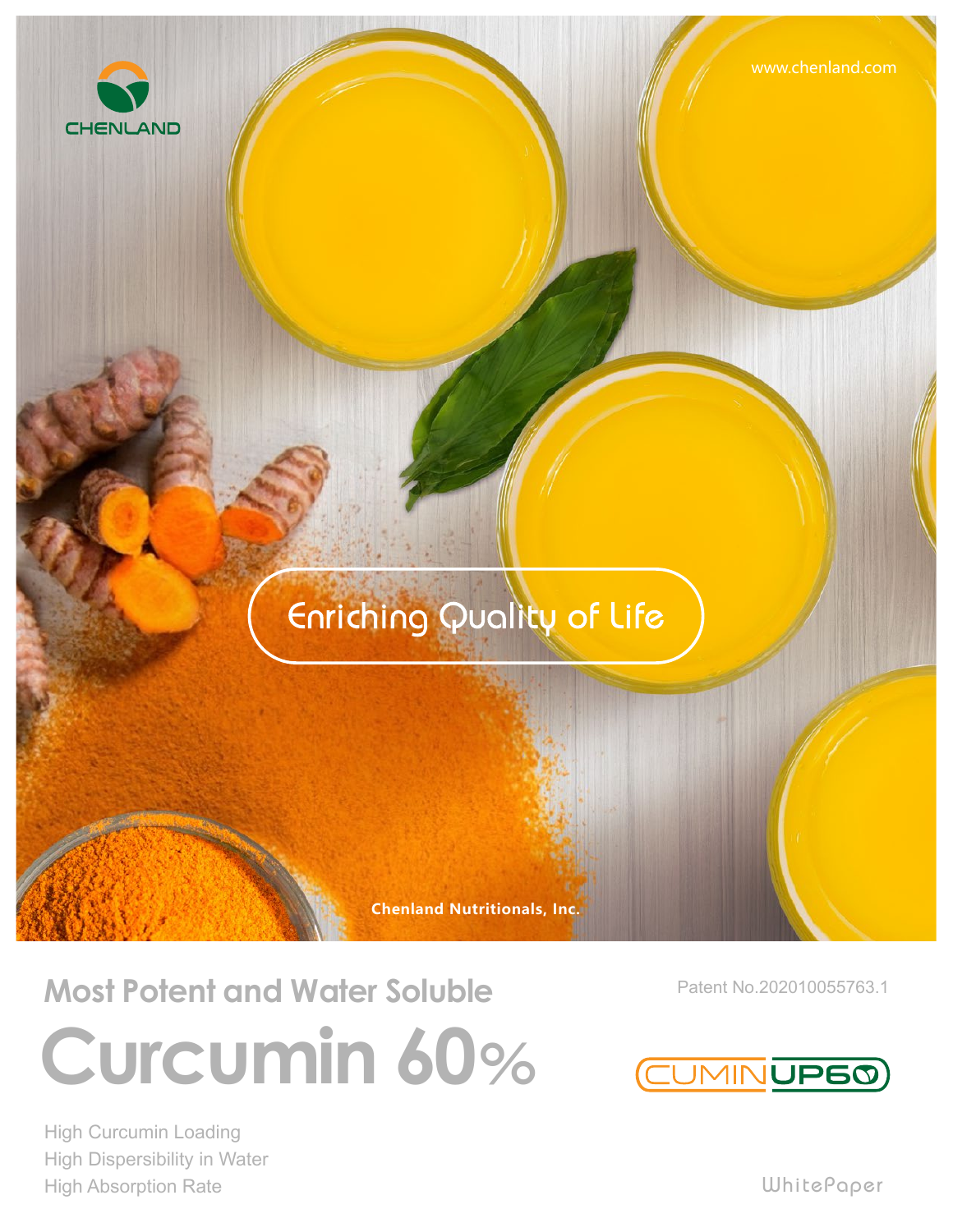## **Index**

Introduction

1

CGSF Technology 2

Scientific Studies 4

Why Choose CuminUP60® 7

**<sup>●</sup>** www.chenland.com **©** (949) 308-2270

**■ (949) 308-2276 info@chenland.com** 

3 Park Plaza, Suite 0410 Irvine, CA 92614, USA